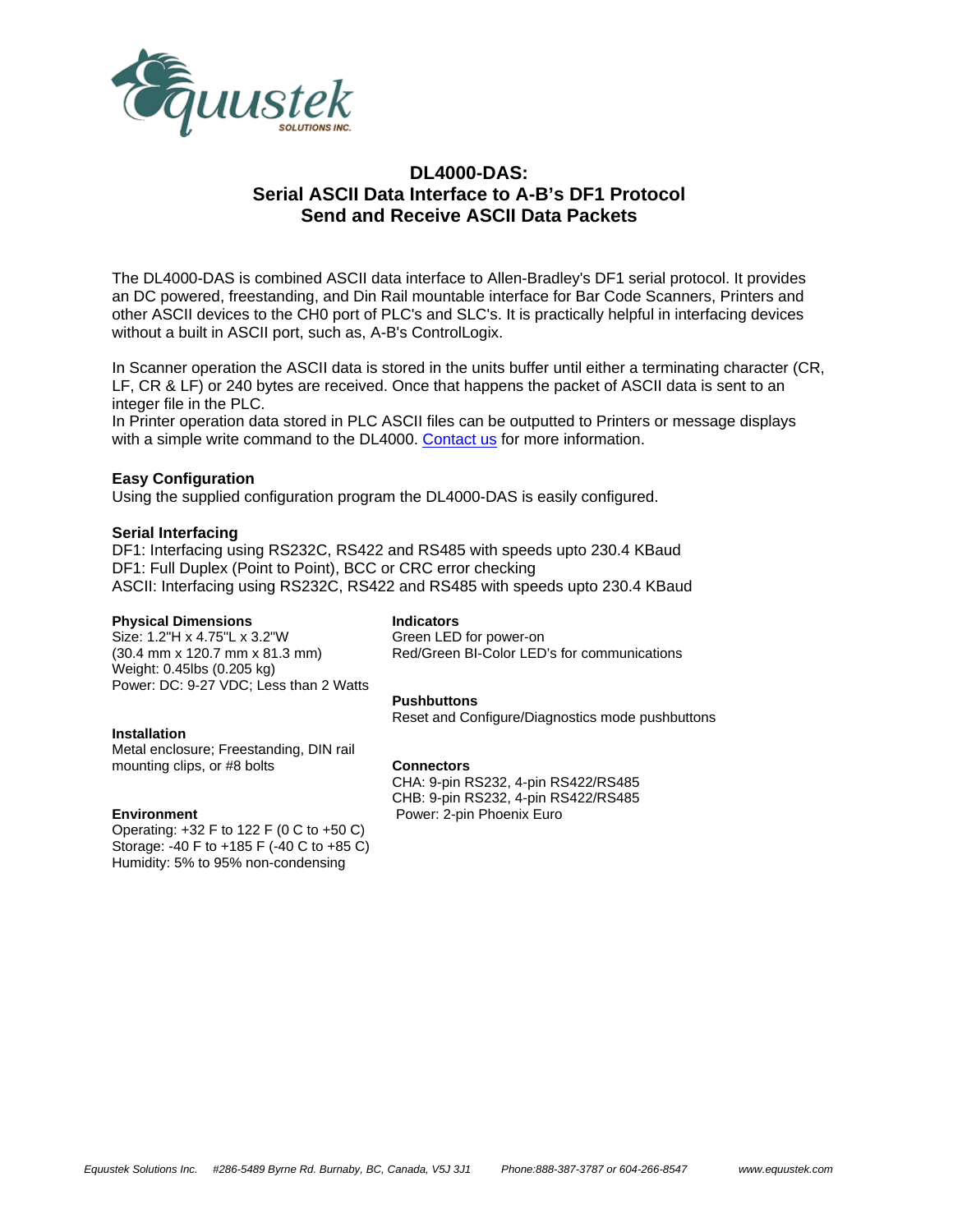**Wiring Diagrams:** 

- **1. Configuration Cable DL4000-CHA RS-232**
- **2. Online Cable DL4000-CHA No Handshaking**
- **3. Online Cable DL4000-CHB No Handshaking**



**4. Online Cable DL4000-CHA RS-232C – With Handshaking** 



**5. Online Cable DL4000-CHB RS-232 – With RTS/CTS Handshaking** 



- **6. Online Cable DL4000-CHA RS422/RS485**
- **7. Online Cable DL4000-CHB RS422/RS485**



**Note: 4 Pin Connectors are numbered from Left to Right For RS485 Jumper Pins 1-2 and 3-4 for - and + wires**